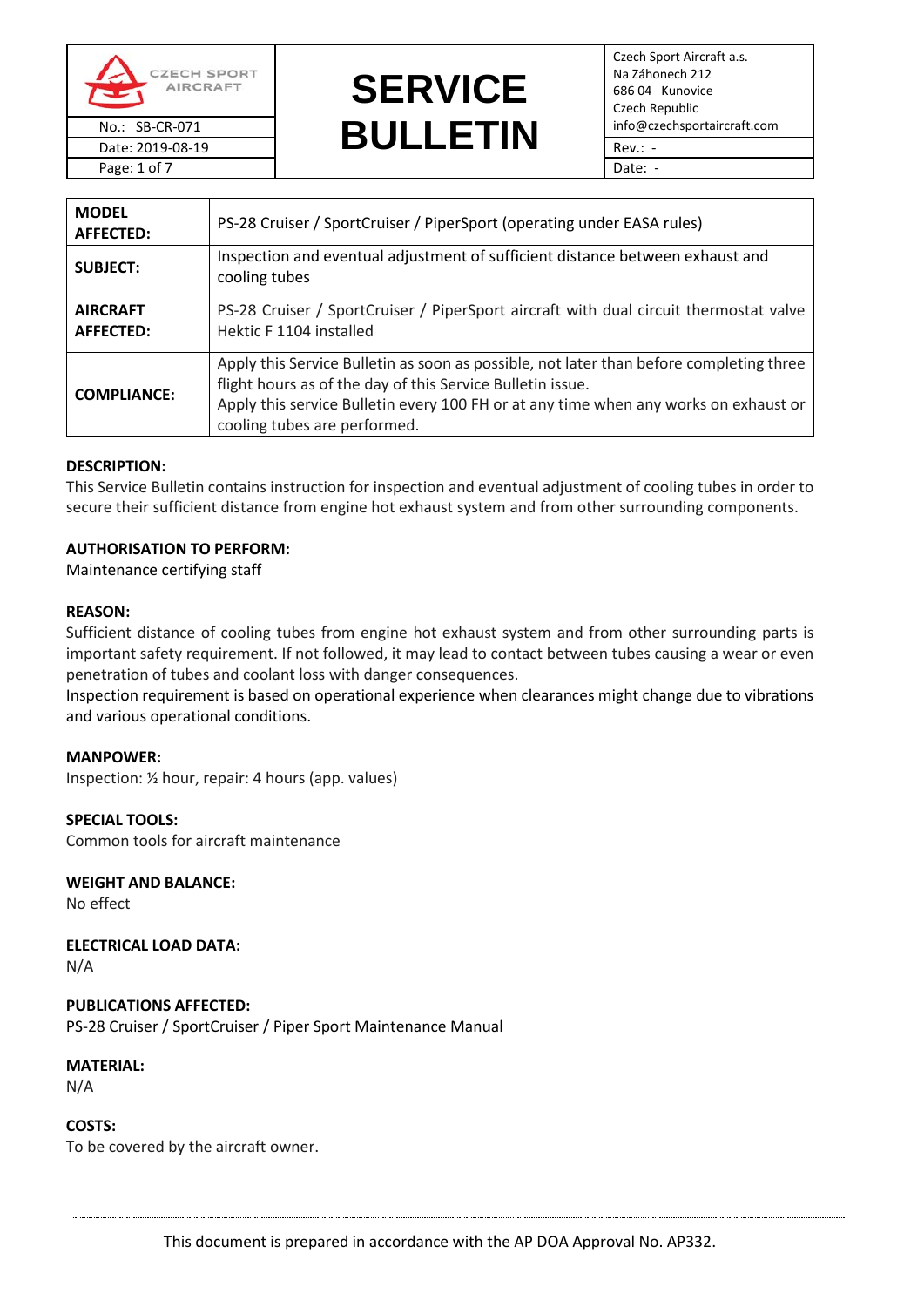

# **SERVICE**  No.: SB-CR-071 **info@czechsportaircraft.com**<br>Date: 2019-08-19 **info@czechsportaircraft.com** Date: 2019-08-19 Rev.: -

## **ACCOMPLISHMENT INSTRUCTIONS:**

- 1. Move the aircraft to a suitable place to perform the work.
- 2. Remove the engine upper cowling (see the CR-MM-1-0-00 or SC-AMM-1-0-00, the latest revision).
- 3. Disconnect the battery terminals (see the CR-MM-1-0-00 or SC-AMM-1-0-00, the latest revision).
- 4. Disconnect the carburetor air inlet hose from the left NACA inlet of the lower cowling (see the CR-MM-1-0-00 or SC-AMM-1-0-00, the latest revision).
- 5. Disconnect the air inlet hose bringing the air into the heat exchanger (if installed) from the right NACA inlet of the lower engine cowling (see the CR-MM-1-0-00 or SC-AMM-1-0-00, the latest revision).
- 6. Remove the engine lower cowling (see the CR-MM-1-0-00 or SC-AMM-1-0-00, the latest revision).
- 7. Inspect tubes of cooling system on sufficient distance from exhaust tubes or other components (engine body, engine mounting, etc.) according to Figures 1 - 7. Ensure that at least the minimum distance provided in Table 1 below is kept.
- 8. If needed, release fixing stripes and clips and adjust positioning of cooling tubes in hose fittings accordingly. The recommended minimum distances are shown i[n Table 1.](#page-1-0)

<span id="page-1-0"></span>*Table 1: Recommended minimum distances between cooling and exhaust tubes or other components*

| Figure No.                                                                                             | Dimension | Recommended<br>minimum distance<br>from hot parts and<br>other components<br>(mm) |
|--------------------------------------------------------------------------------------------------------|-----------|-----------------------------------------------------------------------------------|
| Figure 1: Distance between exhaust and coolant tube                                                    | A         | 8                                                                                 |
| Figure 2: Distance between exhaust and thermostat valve                                                | B         | 8                                                                                 |
| Figure 3: Distance between cooling tube and engine mount - left<br>side – bottom view<br>(left side)   | C         | 5                                                                                 |
| Figure 4: Distance between cooling tube and engine mount - right<br>side – bottom view<br>(right side) | D         | 5                                                                                 |
| Figure 5: Distance between cooling tube and alternator sensor -<br>view from above                     | F         | 5                                                                                 |
| Figure 6: Distance between cooling tube and Spark plug - view from<br>the right                        | F         | 2                                                                                 |
| Figure 7: Distance between cooling tube and fixing stripe free ends                                    | G         | 10                                                                                |

9. After adjustment of distances tighten all released fittings and components and check the distances again.

Note: In case any recommended minimum distance cannot not be maintained, then:

- In case the insufficient distance is between cooling tube and exhaust system, protect relevant cooling tube from exhaust system by applying proper thermo-insulating foil, or
- In case the insufficient distance is between cooling tube and other than exhaust parts of engine compartment (engine mount, spark plugs, etc.), protect the relevant tube from undesirable contact by a applying sufficient dampening insert (e.g. Silicone tube ID25, MVQ-blue, QI 512K2204).
- 10. Install the engine lower cowling (see the CR-MM-1-0-00 or SC-AMM-1-0-00, the latest revision).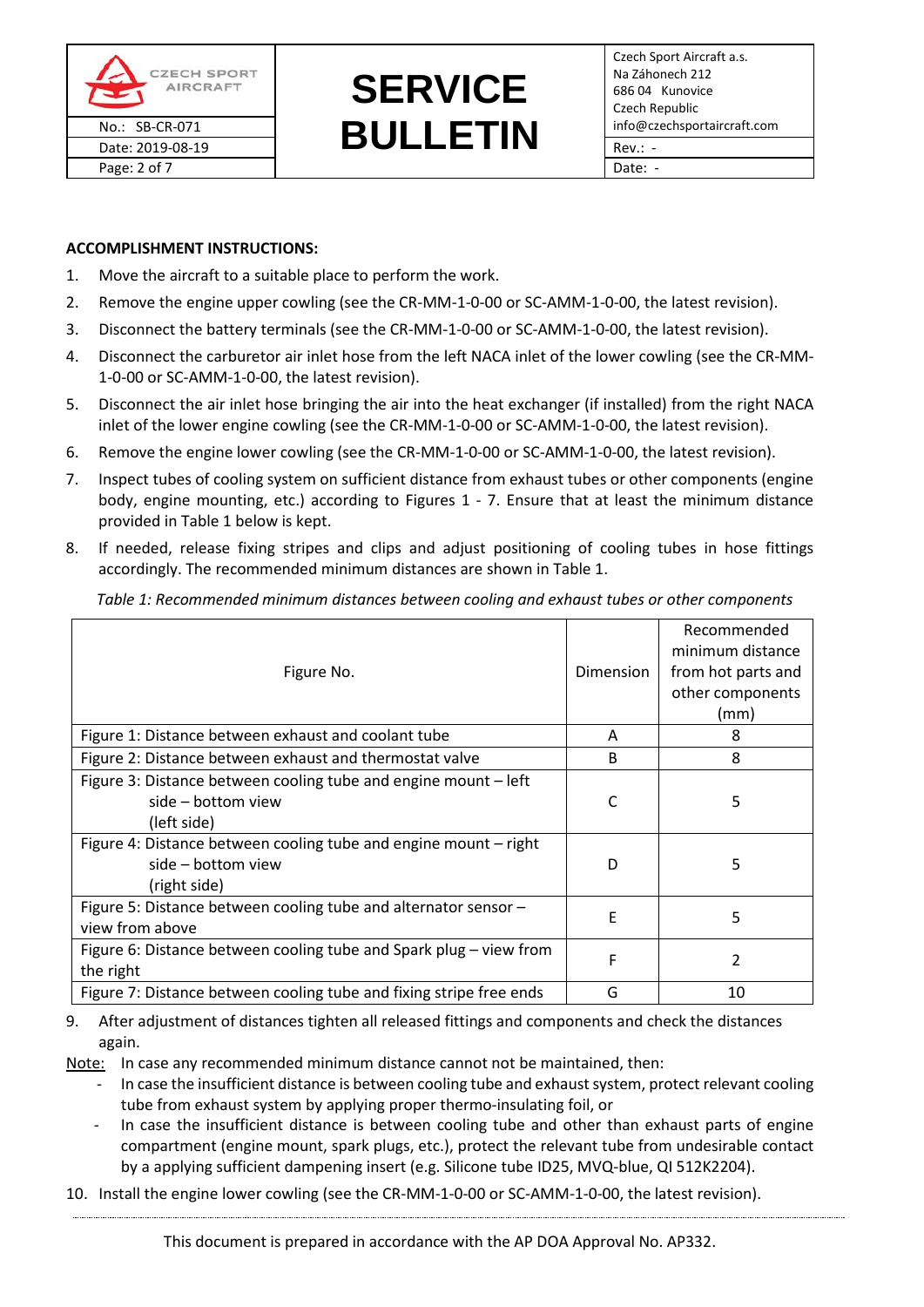



- 11. Connect the carburetor air inlet hose on the left side of the NACA inlet of the lower cowling (see the CR-MM-1-0-00 or SC-AMM-1-0-00, the latest revision).
- 12. Connect the air inlet hose bringing the air into the heat exchanger (if installed) to the right NACA inlet of the lower engine cowling (see the CR-MM-1-0-00 or SC-AMM-1-0-00, the latest revision).
- 13. Connect the aircraft battery terminals.
- 14. Install the engine upper cowling (see the CR-MM-1-0-00 or SC-AMM-1-0-00, the latest revision).
- 15. Depending on corrective actions made on cooling system, perform engine run test and check the cooling system on leakage (see the CR-MM-1-0-00 or SC-AMM-1-0-00, the latest revision).
- 16. Complete the aircraft records (log book) to reflect compliance with this Service Bulletin.
- 17. Thereby, the performance of this Service Bulletin is completed.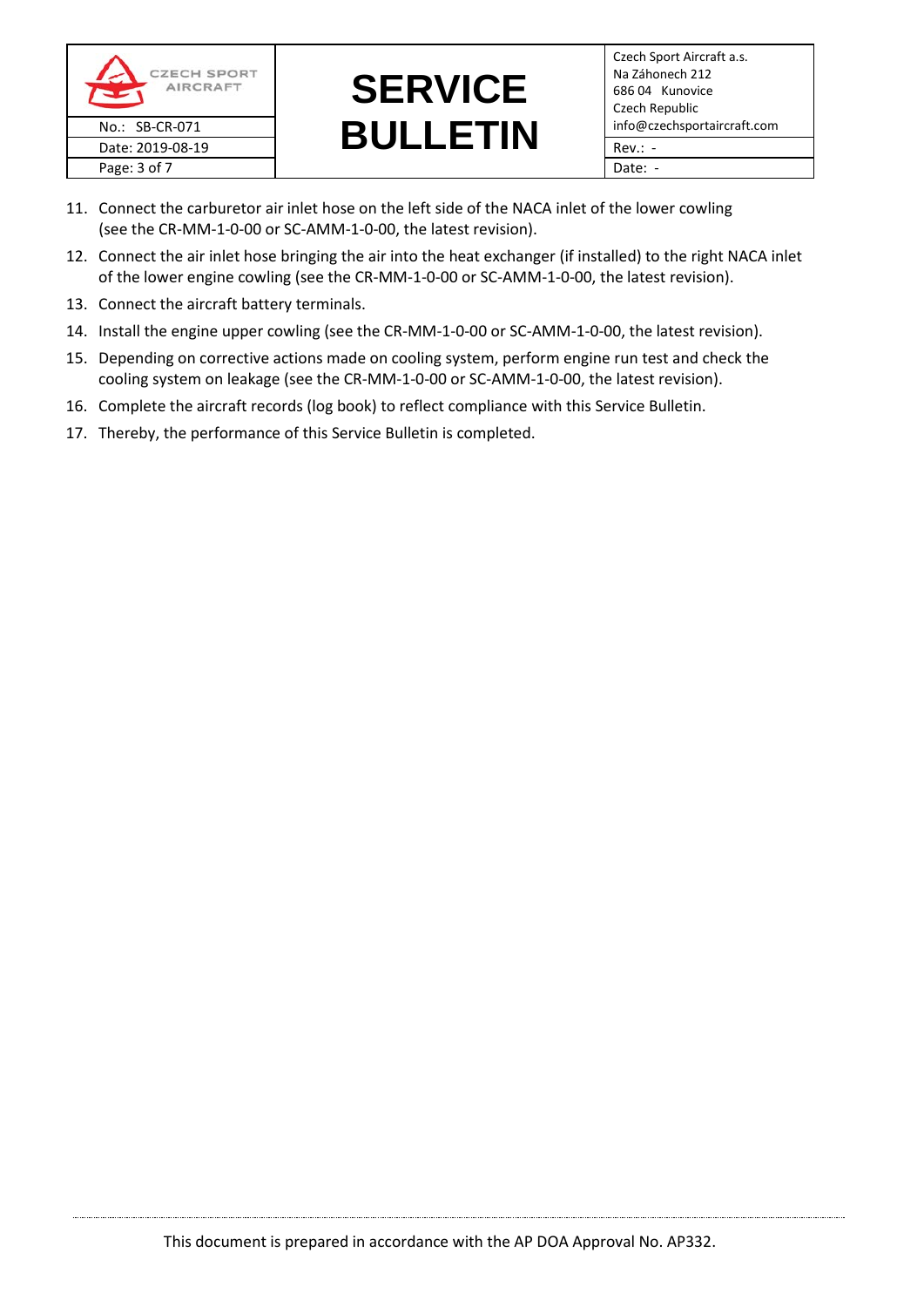



Czech Sport Aircraft a.s. Na Záhonech 212 686 04 Kunovice Czech Republic

### <span id="page-3-0"></span>**SUPPLEMENTS:**

*Figure 1: Distance between exhaust and coolant tube*



*Figure 2: Distance between exhaust and thermostat valve*

<span id="page-3-1"></span>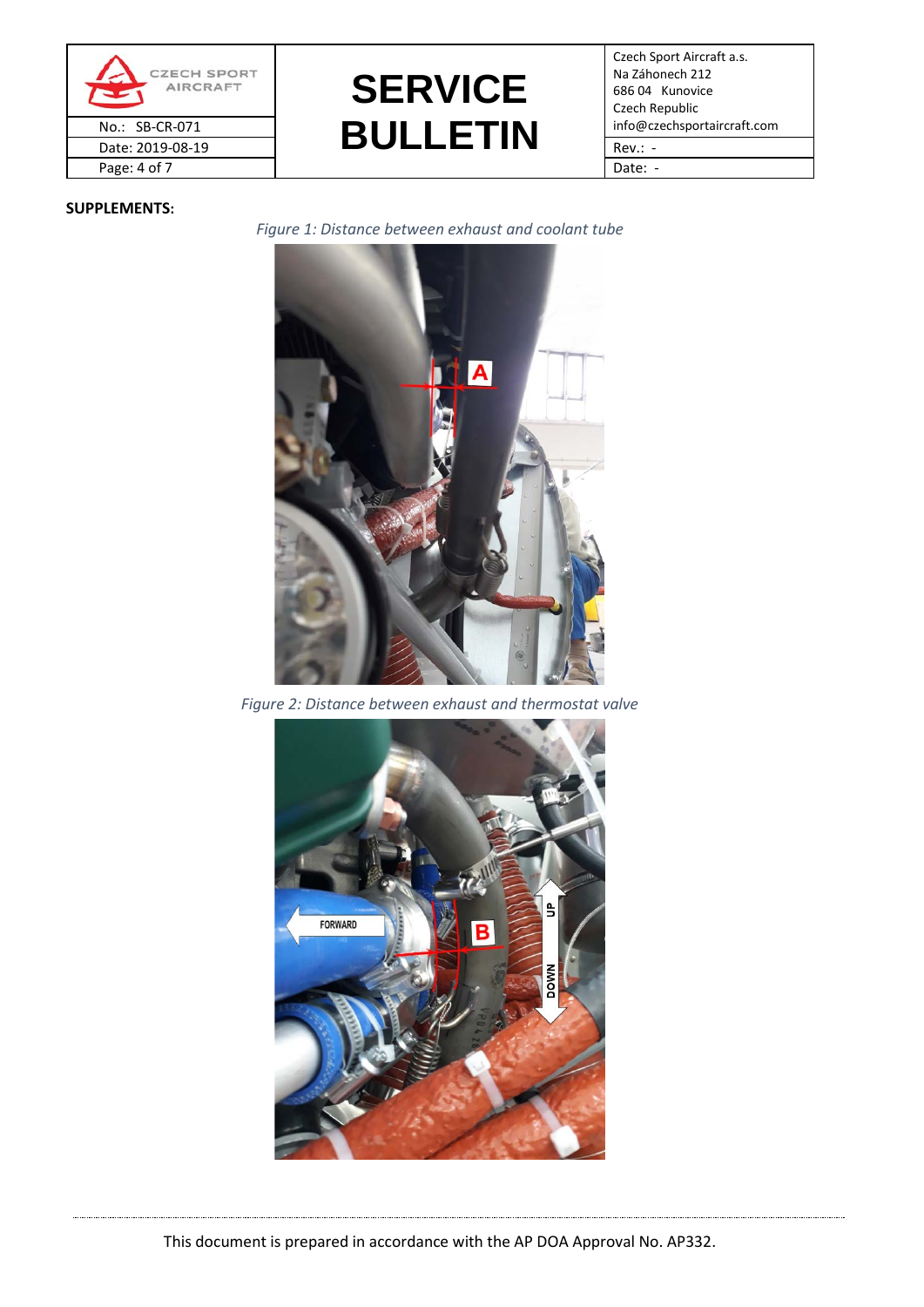

# **SERVICE**  No.: SB-CR-071 **info@czechsportaircraft.com**<br>Date: 2019-08-19 **info@czechsportaircraft.com** Date: 2019-08-19  $\begin{array}{|c|c|c|c|c|c|c|c|c|}\n\hline\n\hline\n\end{array}$  Rev.: -

Czech Sport Aircraft a.s. Na Záhonech 212 686 04 Kunovice Czech Republic

<span id="page-4-0"></span>*Figure 3: Distance between cooling tube and engine mount – left side – bottom view*



*Figure 4: Distance between cooling tube and engine mount – right side – bottom view*

<span id="page-4-1"></span>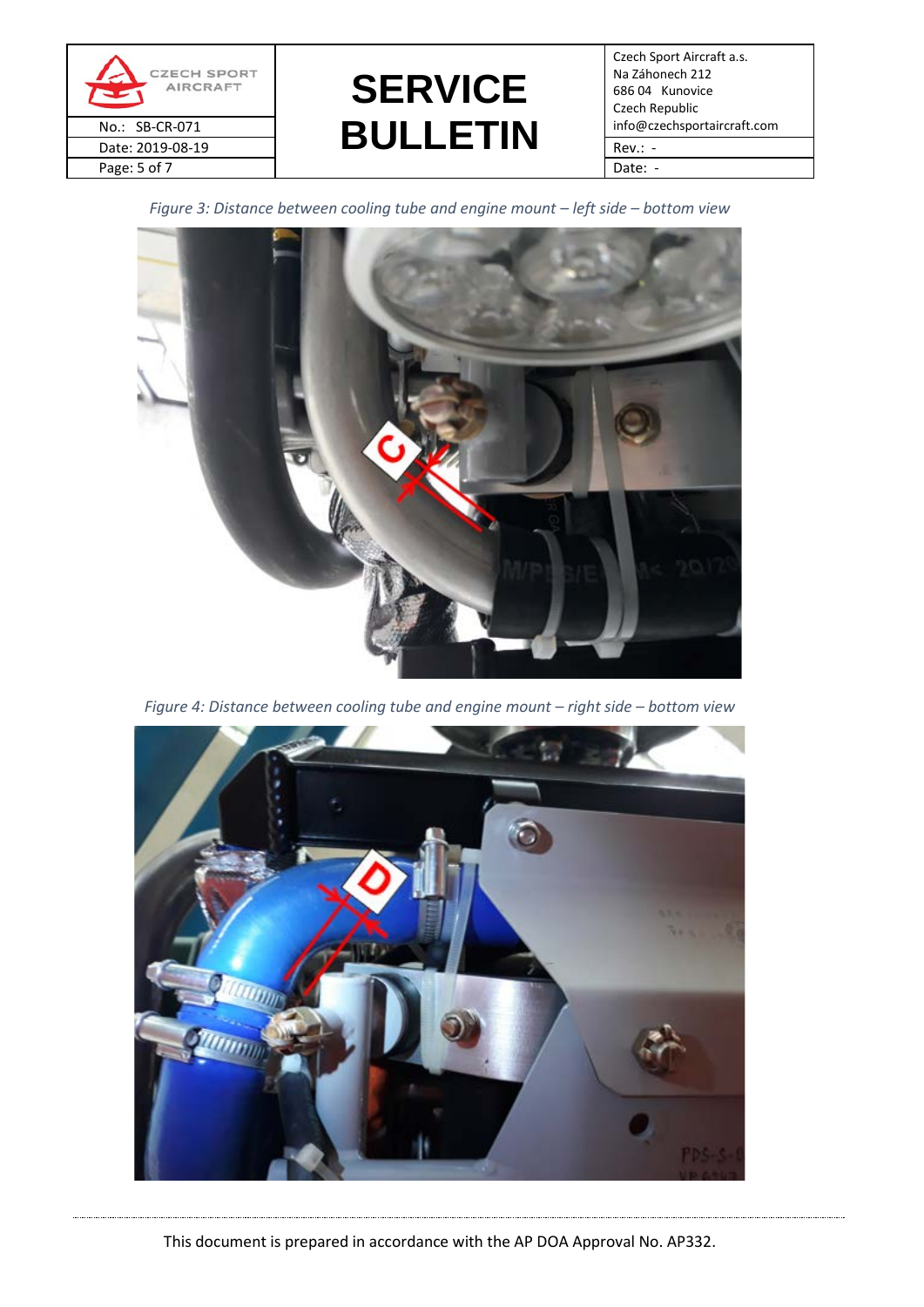



Czech Sport Aircraft a.s. Na Záhonech 212 686 04 Kunovice Czech Republic

<span id="page-5-0"></span>*Figure 5: Distance between cooling tube and alternator sensor – view from above*



*Figure 6: Distance between cooling tube and Spark plug – view from the right*

<span id="page-5-1"></span>